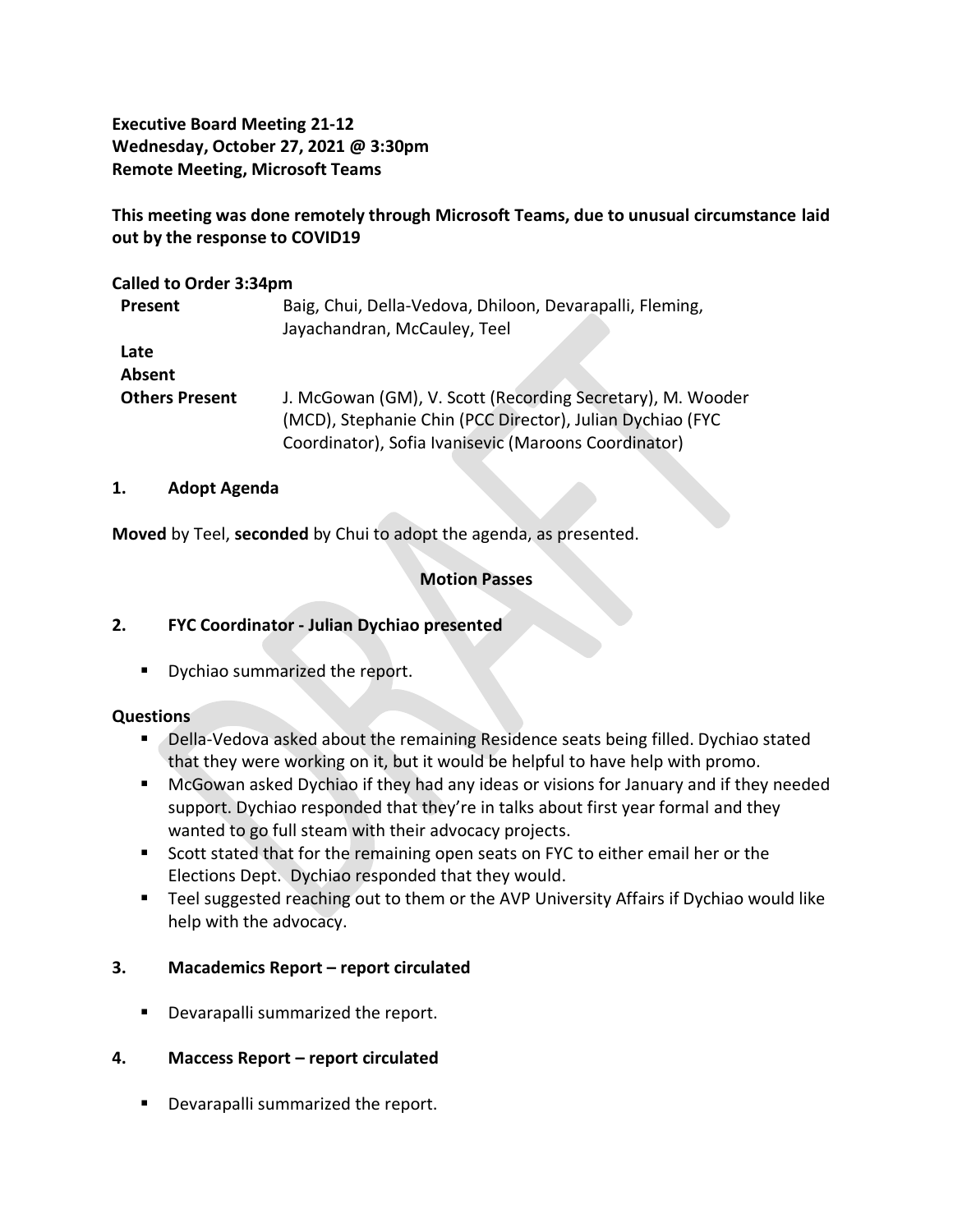## **5. Maroons Report – Sofia Ivanisevic presented**

■ Ivanisevic summarized the report.

#### **Questions**

■ McGowan gave a shoutout to the Maroons Coordinator for putting on the community cleanup after the unsanctioned homecoming event. He stated that they and the volunteers showed what student life was about, supporting students and community.

# **6. PCC Report – Stephanie Chin presented**

■ Chin summarized the report.

## **Questions**

- Wooder thanked Chin for their report. He asked that they meet in the future about promo items.
- McGowan thanked Chin for their report. He stated if they need anything to help with January to not hesitate to reach out to him, Scott, and Devarapalli. Chin stated that they appreciated it and that they're still fixing up the space.

## **7. Closed Session**

**Moved** by Baig, **seconded** by Chui to move into Closed Session.

#### **Motion Passes**

#### **8. Return to Open Session**

#### **Information and Questions**

- Scott reminded everyone to please promote elections as nominations close this Friday.
- McGowan stated that they will be bringing forward documentation as a refresher for future recommendations. He reported that a lot of the tv screens in MUSC are not functional so Underground and Wooder have been working on replacing the tv screens associated with the campus screen network. He stated that they were hoping to have everything operational by January 1.
- Wooder stated that promotion for SLEF was underway. He explained the process of how to apply, and what it was for.
- Baig asked what was happening with January and events in person. They asked if it would be a case by case scenario. Della-Vedova stated that they heard from the University Admin classes will be in person but with hybrid options and it will come down to being faculty and course specific.